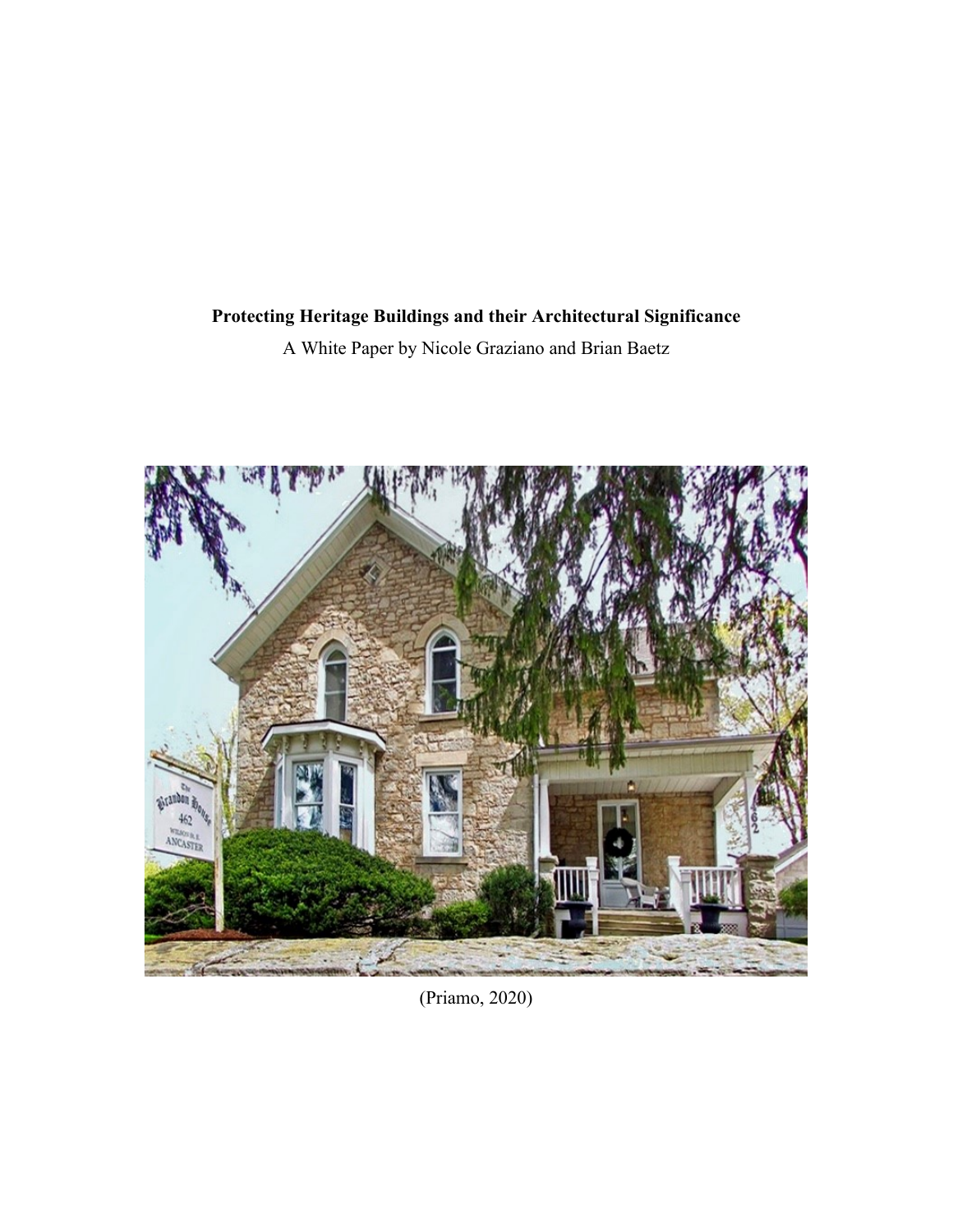## **Introduction:**

Rising pressure to increase Southern Ontario's population coupled with a lack of resources directed towards the City of Hamilton's Municipal Heritage Committee has led to the rapid and devastating destruction of distinct, historical buildings. As it currently stands, protecting architecturally significant buildings is a long and tedious process, which can often takes tens of thousands of dollars and over a decade to complete. Comparatively, receiving a demolition permit takes a matter of weeks and developers are quick to capitalize on this unfortunate reality. Recently, the the Brandon House in Ancaster was destroyed and is soon to be replaced with a condo complex (Kyles, 2020). The destruction of the Brandon House led to a community-wide uproar and calls for the City of Hamilton to better protect charming, one-of-a-kind buildings. In light of these concerns and the mounting need to rapidly address them, this White Paper will first explore the existing official heritage-designation process, and propose potential time-efficient solutions.

### **Existing Process:**

 The challenging and lengthy process associated with designating a heritage building is a cause for concern. When compared to the relatively simple process of demolishing a building, it is unsurprising (albeit still disappointing) that beautiful, historic homes, are so recklessly destroyed. To be officially protected a building must first be added to the City of Hamilton's building inventory before being registered as "identified for designation" (Kyles, 2020). Once registration is completed, the building can finally be designated. Each step requires consultation from subcommittees including the Municipal Heritage Committee and later, City Council (Kyles, 2020). In most cases, the initiative to designate a building is undertaken by concerned citizens. Oftentimes, property owners are reluctant to nominate their own home for designation in fear that they will no longer be able to repair or alter their property (Kyles, 2020). However, the official designation and the restrictions associated with it only apply to the street-facing façade of the building. Once a building is included in the official inventory, it is still not protected until it is officially designated.

Often, the official designation process is undertaken by the Heritage Planning Office with support from the volunteer-based Hamilton Municipal Heritage Committee (HMHC) (Kyles, 2020).. HMHC is an advisory committee to Hamilton City Council and oversees activities regarding heritage properties (Kyles, 2020). In addition to HMHC, the Inventory Research Working group attempts to inventory and designate buildings. Unfortunately, due to the large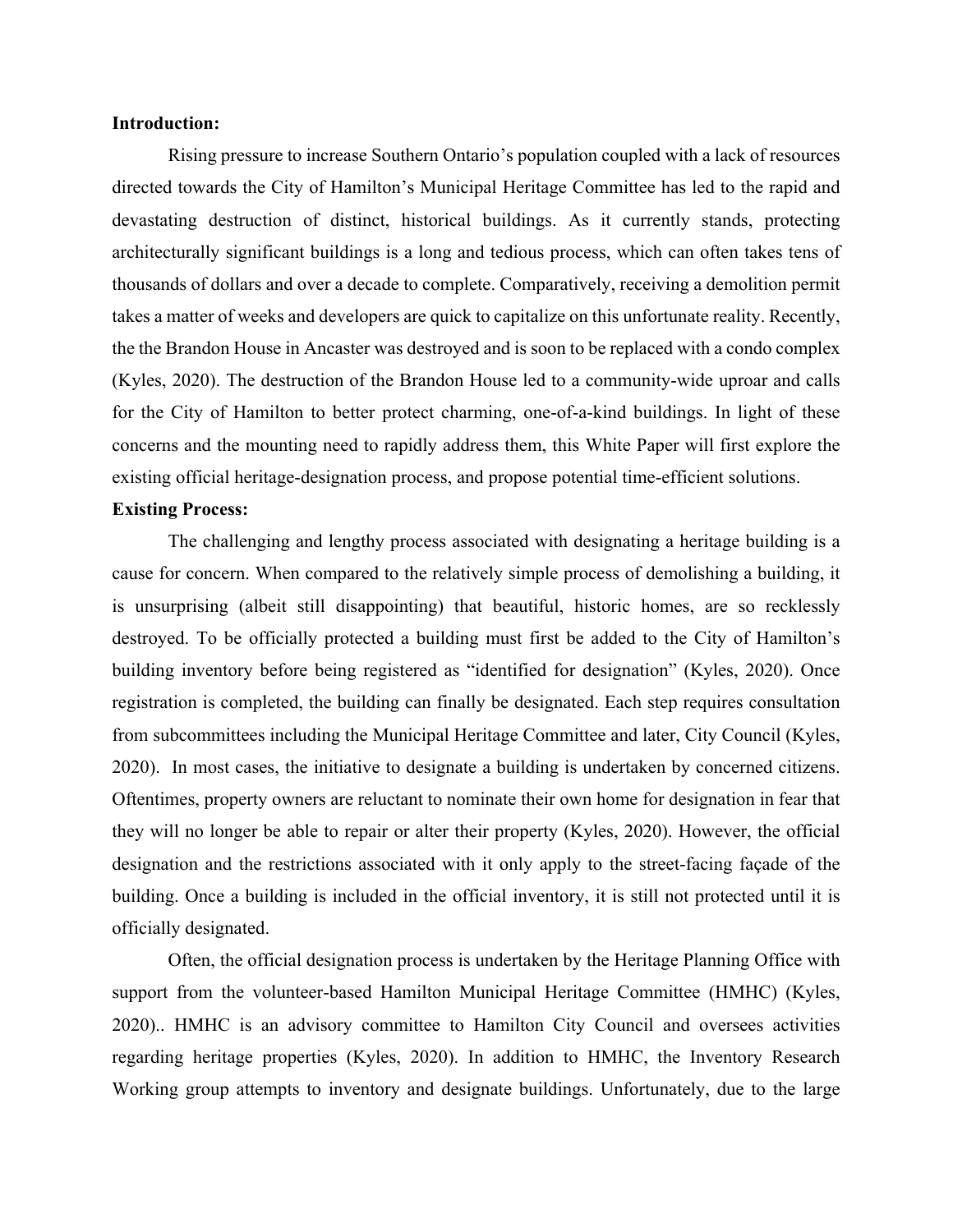amount of buildings, lack of resources and slow approval rate, it may take a century to completely go through the inventory list. Prior to amalgamation, the Brandon House was identified as an important historic building. However, this designation was not transferred from Ancaster to Hamilton upon amalgamation.



Figure 1: The Brandon House during its demolition (Werner, 2020).

## **Inspiration from Other Municipalities:**

Compared to other urban centers, Hamilton is sorely lacking when it comes to effectively and efficiently protecting architecturally and historically significant properties. This becomes an especially pertinent issue when the removal of these buildings seriously and permanently changes the architecture and landscape of the surrounding area. Within America, the National Institute of Building Sciences developed the Whole Building Design Guide (WBDG) to foster communication among federal and industrial partners in order to advance high-performing facilities, while preserving historic buildings. According to the WBDG, protecting architecturally significant buildings "is vital to understanding out nation's heritage" (WBDG Historic Preservation Subcommittee, 2019). Moreover, it is an environmentally responsible practice that eliminates the energy needed to demolish old buildings and create them anew. Rather than destruct these valuable and historic buildings, WBDG suggests that minor modifications be made so that the existing building can become compatible with new uses (WBDG Historic Preservation Subcommittee, 2019). Preserving buildings, not destructing them for capitalist pursuits "not only makes good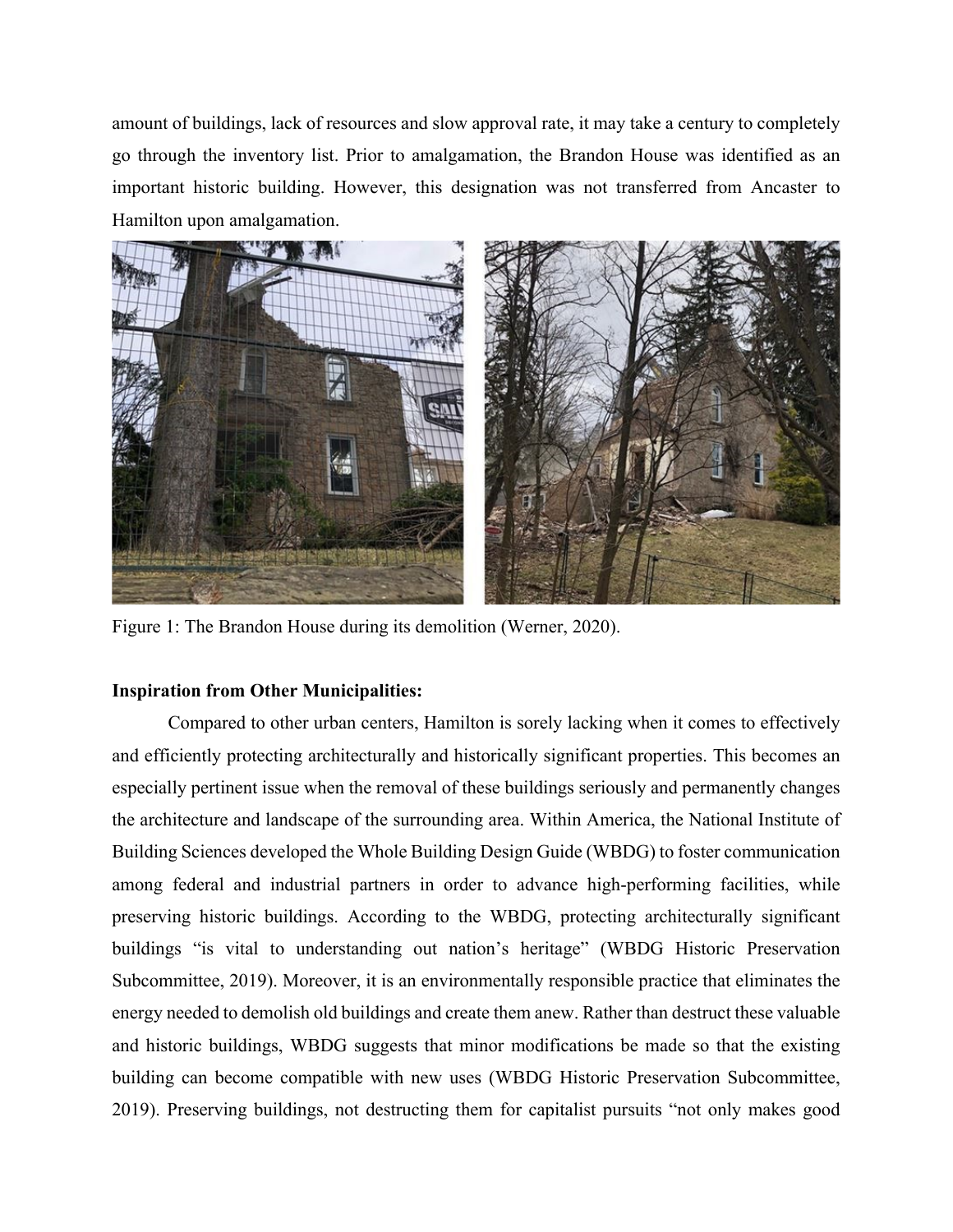economic sense, but preserves our legacy and is an inherently sustainable practice and an intrinsic component of whole building design" (WBDG Historic Preservation Subcommittee, 2019).

In 1966, the United States Congress established the National Historic Preservation Act (NHPA) which "mandates the active use of historic buildings for public benefit and to preserve our national heritage" (WBDG Historic Preservation Subcommittee, 2019). The process of preserving these buildings involves five steps: Identify, Investigate, Develop, Execute, and Educate. In order to avoid long and tedious identification applications, successful preservation requires early and regular consultation with government agencies, technical specialists, architects and landowners. Whenever dealing with historically significant buildings "the least amount of change to the building's historic design and original architectural fabric is the preferred approach" (WBDG Historic Preservation Subcommittee, 2019). This contrasts Hamilton's market-led approach, which often has resulted in the demolition of architecturally significant buildings, in favour of commercial and large-scale residential buildings. Often, when developing treatment plans for historical buildings, local governments and building agencies conduct site-assessments which identify character-defining features. Additionally, these defining features are examined in relation to the whole of the building, in order to establish various "preservation zones" which also correspond to site-specific treatments. This zoning establishes the preservation priorities of a specific building and can eventually be extended to historical neighbourhoods.

Many cities within the United States are renowned for their preservation of historic buildings. In particular, Boston is well known for its many architecturally significant homes. By using a review process referred to as Article 85, Boston is able to determine the significance of its buildings. Boston's government affirms that despite misconceptions that "a property is not worthy of protection if it's not included in an official government list, a register of historic places, an inventory, survey, preservation report, or study, or something similar" there are still many significant but unidentified historic buildings across the city.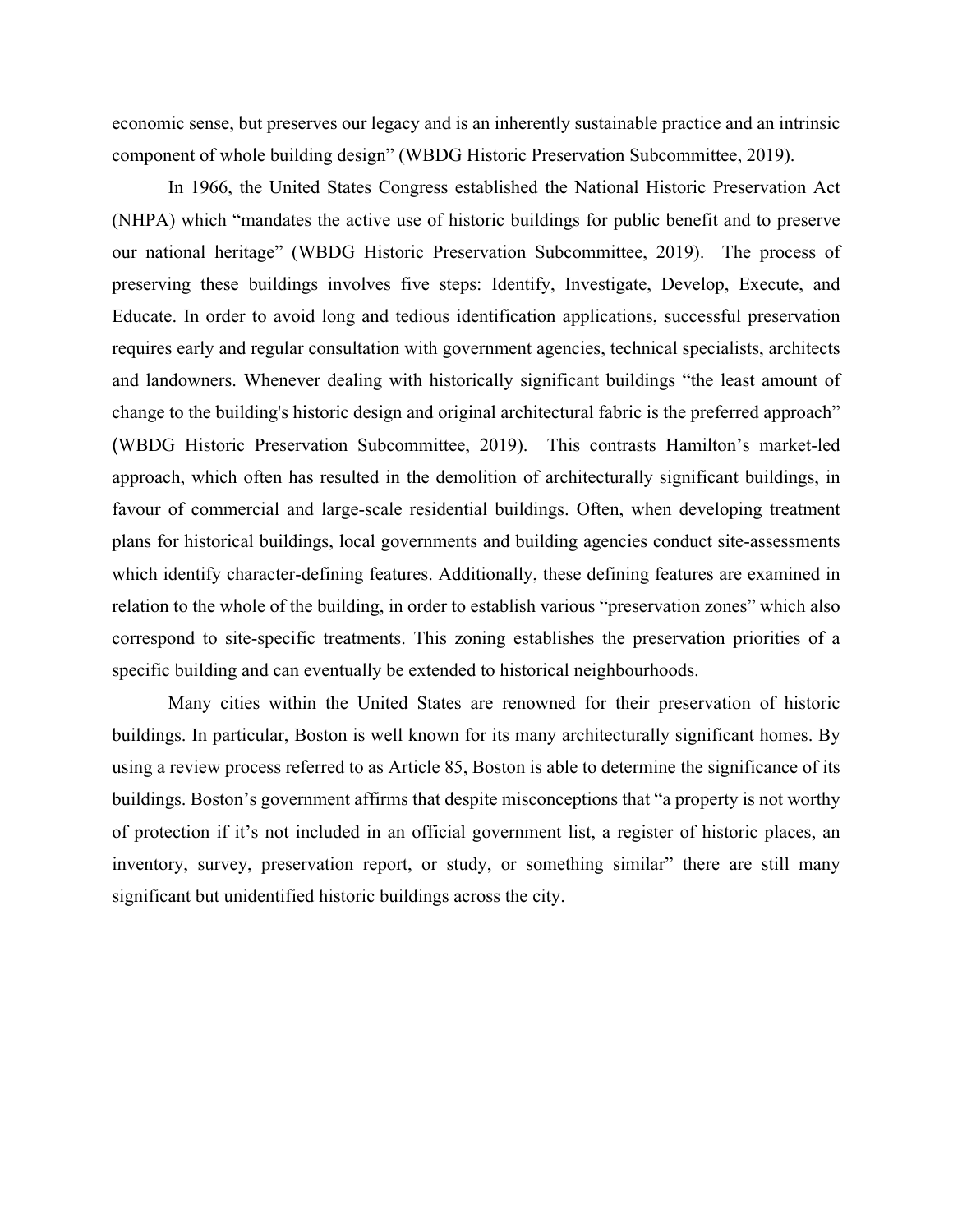

Figure 2: Boston's historic Beacon Hill remains in pristine condition (Tucker, 2020).

Exemplary cases of historical building preservation do not solely exist outside of Canada as Canadian locations, such as Old Québec, provide enviable displays of architectural protection. Old Québec is still surrounded by the original bastions, gates and defensive works which were a part of its 17<sup>th</sup> century beginnings (United Nations, n.d.). While the Upper Town has remained the religious centre of the city, the Lower Town is equally note-worthy and consists of ancient districts, ultimately providing "one of the best examples of a fortified colonial city" (United Nations, n.d.). Old Québec has managed to retain its essential historical components by ensuring that the fundamental property area of the town remains of adequate size, so that there is complete representation of its significant features (United Nations, n.d.). The city has been well protected from the adverse effects caused by both development and neglect. Moreover, many restoration and protection processes have been carried out, most of which are largely supported by all levels of government. The intergovernmental committee, called Comité de Concertation du Patrimoine de Québec, coordinates actions from varying government and legal agencies (United Nations, n.d.).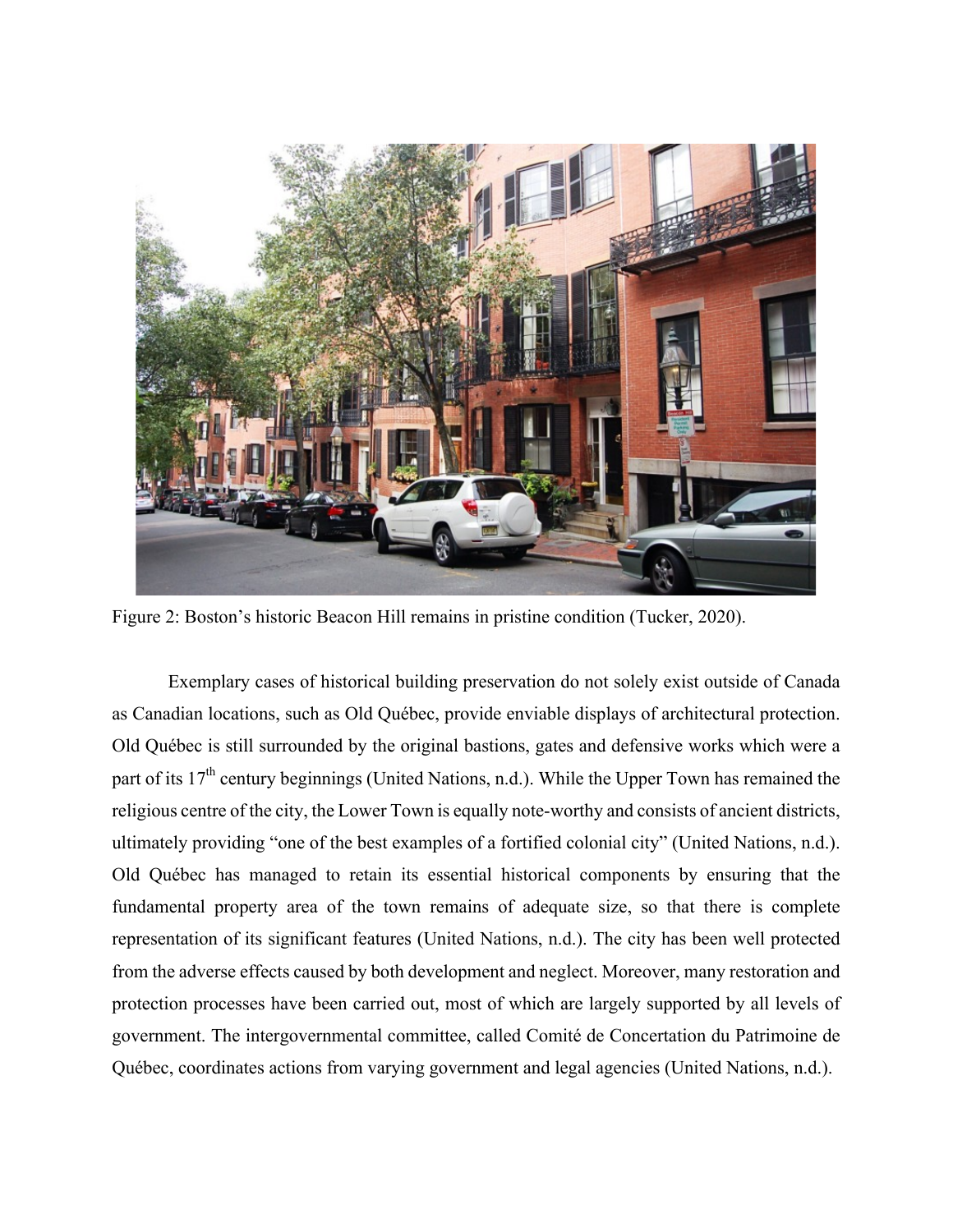Quebec's Cultural Property Act, which was adopted in 1963, protects the historic district of Old Québec and its architecturally significant buildings (United Nations, n.d.). Additionally, it was included on the 1984 World Heritage List (United Nations, n.d.). The entire city, as well as individual buildings, benefits from strong political and legal protection. Any construction, renovation and demolition are closely monitored by several agencies that work alongside the City of Quebec (United Nations, n.d.). While the "Conseil de Quartier Vieux-Québec–Cap-Blanc– Colline-Parlementaire (district council) must be consulted before any amendments are made to urban planning bylaws," any construction, restoration and signage installation must receive authorization from the Commission D'Urbanisme et de Conservation of the City of Québec (United Nations, n.d.).

Residents and politicians alike recognize the value of Quebec's architecture and historical buildings. Several policies are in place in order to ensure that individual buildings and the city as a whole, are protected. Since 1963 and the adoption of Quebec's Cultural Property Act, Old Québec has been carefully protected. The city is even recognized by the United Nations Educational, Scientific and Cultural Organization (UNESCO). Widespread advocacy for the preservation of architecture in Old Québec city, government grants which support restoration projects and local, provincial, federal and international support ensure that historical city is well protected.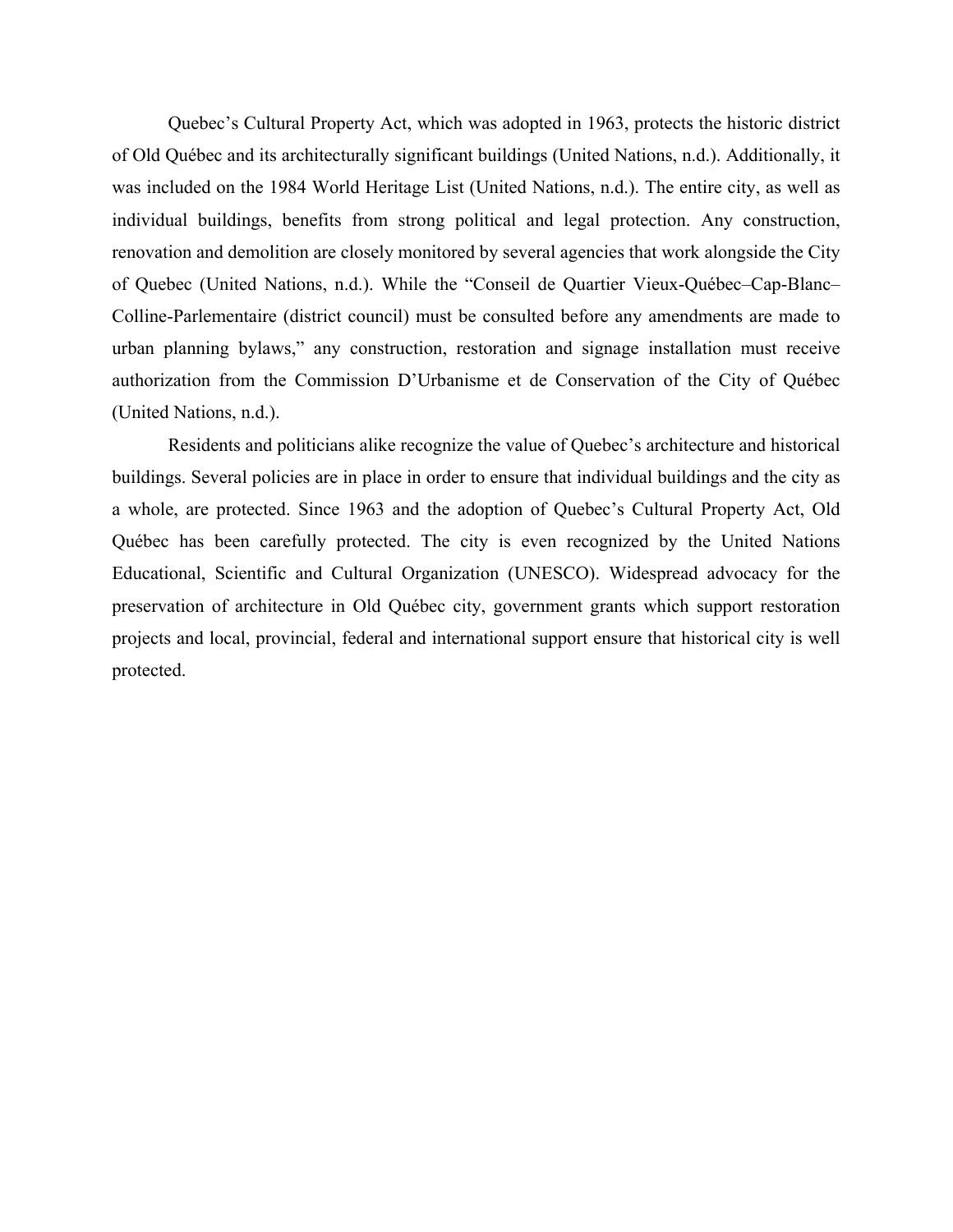

Figure 3: Old Quebec is renowned for its preservation of its original architecture (United Nations, n.d.).

## **Suggested Improvements:**

The public desire for change that is needed to improve Hamilton's current historical building designation process already exists, but it must be mobilized into political action. By transforming the existing designation process so that it is more efficient, more people will be encouraged to protect these immensely valuable buildings. In order to improve the slow and tedious process of identification and designation, whole areas and neighbourhoods could be collectively designated through aerial photos. Although this will not work in every case, using aerial photos to identify historical and architecturally significant buildings can provide a relatively quick means of protecting valuable and vulnerable properties. Moreover, the current process of site plan control should be strengthened so that when builders seek to destroy architecturally significant buildings, the City of Hamilton has more mechanisms to deny demolition requests. Ideally, as in the case in Boston, the City of Hamilton will be able to deny building requests, regardless if the historical value of a building has been previously identified or not. Upon receiving a building demolition request, the City would be able to protect these properties, even if they have not been registered individually or by aerial photos.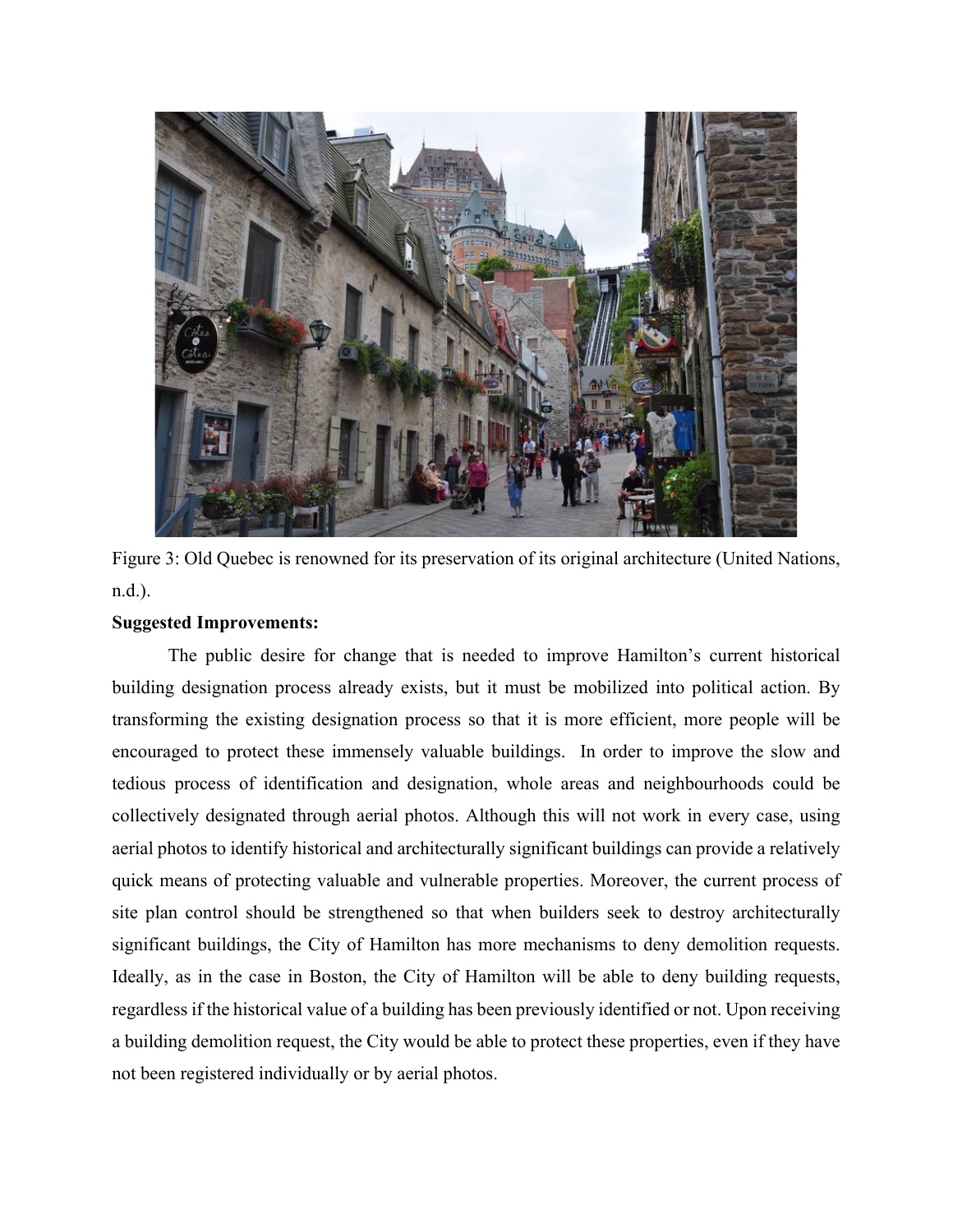Site Plan Control is a form of development control which reviews detailed property designs, in order to "ensure that City, Regional and other agency standards and requirements are met" (Oshawa, n.d.). Within Hamilton, Site Plan Control is supported by By-law No. 03-294, which was passed by Hamilton City Council on October 15, 2003. This By-law designated "the whole of the City of Hamilton as a Site Plan Control Area" (Planning and Economic Development Department, 2014). Thanks to this By-law, almost all development within Hamilton is subject to Site Plan Control and requires approval prior to beginning construction. According to Ontario's Ministry of Culture, site plan control is a method of "minimizing or avoiding a negative impact on a cultural heritage resource" (2005, p.4). Moreover, site plan control acts as a planning tool, which can help municipalities protect "significant cultural heritage landscapes" (Ministry of Culture, 2005, p.5). Currently within Ontario, Site Plan Control upholds the architectural significance of a whole area, by ensuring that new buildings fit within the existing landscape and share the same height and setback as their neighbouring buildings (Ministry of Culture, 2005). Although these are important considerations, Site Plan Control has the ability to not only create requirements around novel construction, but also protect existing, architecturally significant buildings. If strengthened, so that the current site plan control by-law more closely mirrors Boston's historical protection plans, Site Plan Control could protect heritage buildings and refuse building demolition requests that infringe upon architecturally significant areas. Even if a building has not been officially designated as a heritage site, changes to the Site Plan Control By-law should be made so that Council could easily deny requests to destroy (or build near) architecturally significant buildings.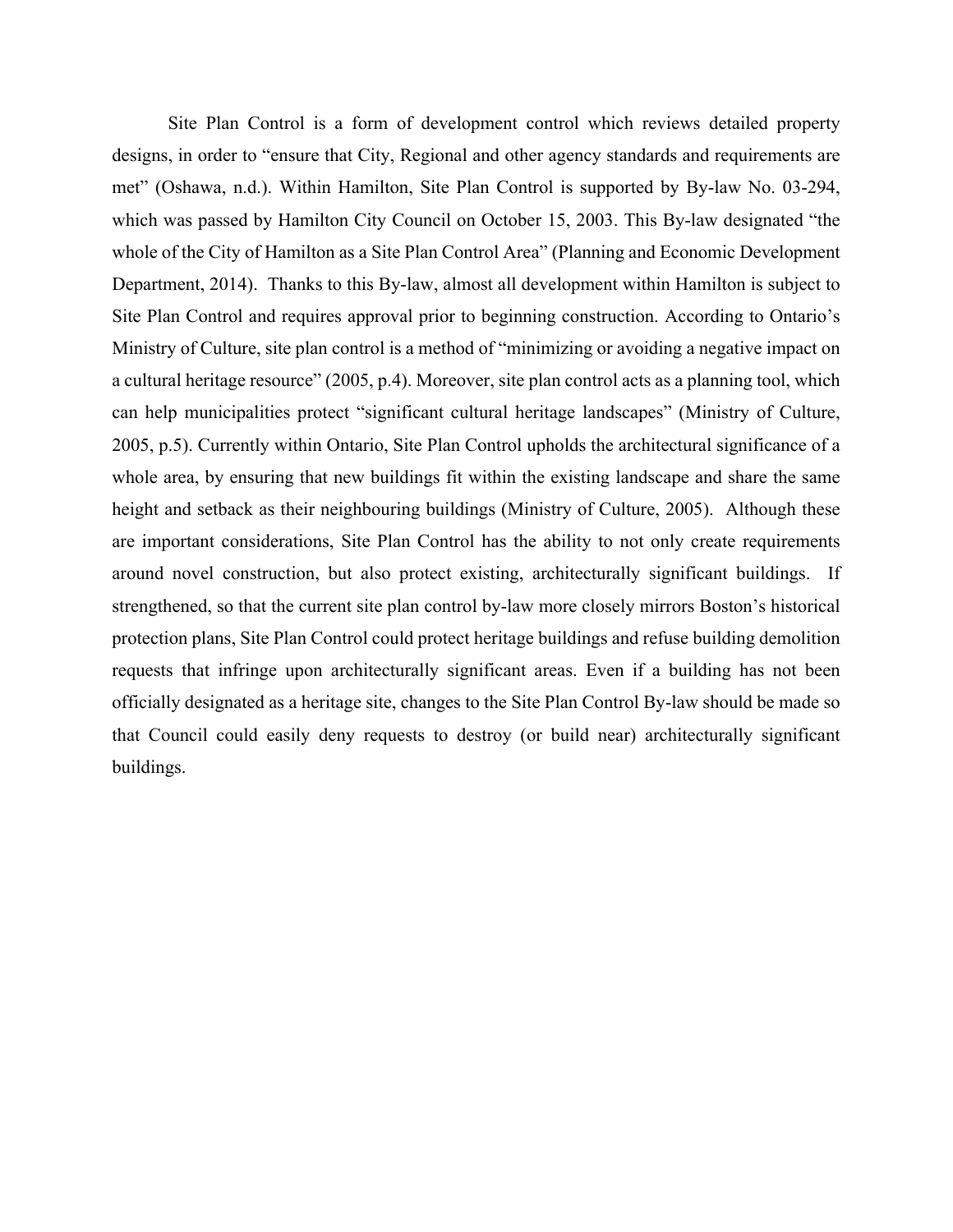Site plan control is a tool that is used by the City to make sure that land development is designed appropriately, safe, functional and minimizes potential impacts on neighbouring properties. It also makes sure that the City's standards for developing land are respected.

The City of Ottawa reviews site plan control applications.

## $\blacktriangle$  A site plan control application outlines, in part, the...

- » location of buildings;
- » landscaping;
- » traffic and pedestrian access;
- drainage;  $\mathbf{w}$
- W. parking lot layout.

Certain developments are exempted from site plan control. A complete list of exemptions is available at

# ottawa.ca/siteplancontrol

Figure 4: The City of Ottawa (n.d.), like Hamilton, has specific site plan control outlines that ensure development is safe and considerate of the surrounding area.

#### **Summary:**

Site- Plan Control has the potential to protect valuable and historic buildings, if it is coupled with political will and wide-spread appreciation of heritage buildings. The infrastructure needed to protect architecturally significant buildings already exists in the form of Site- Plan Control, Hamilton Municipal Heritage Committee processes and heritage building designations. The tragic destruction of the Brandon House illustrated the continuously rising need to protect these disappearing and stunning buildings. The continuous loss of historical buildings will permanently alter the appearance of the surrounding neighbourhood. Hamilton must strive to mirror the success of Quebec City and Boston, while creating a plan that is uniquely our own and tailored to Hamilton's needs. "Let Brandon House be not just a tragedy, but the catalyst for change" (Kyles, 2020).